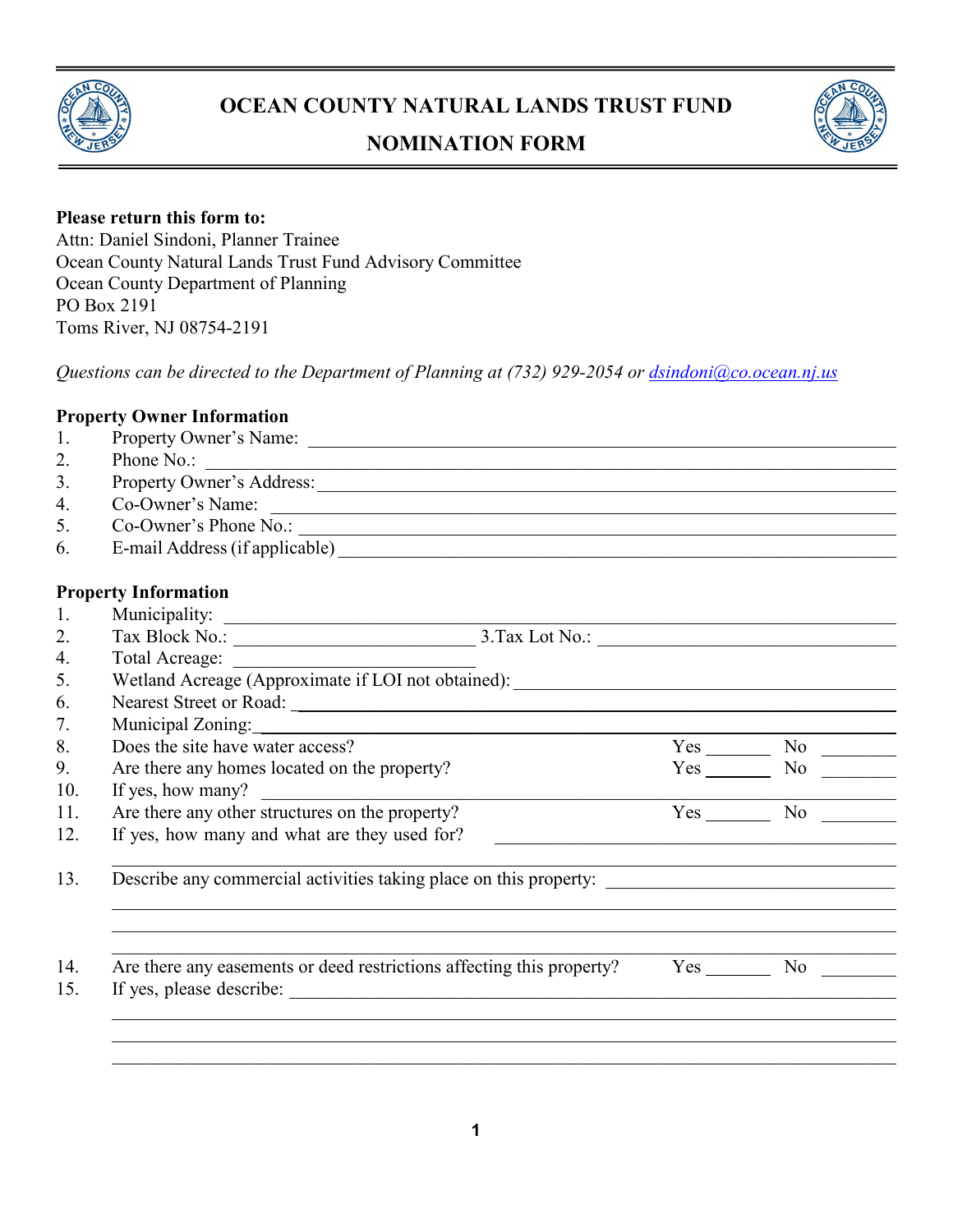| If yes, please list all mortgages that are liens against this property, provide the original amount and the                                                                                              |     |                          |  |  |  |
|----------------------------------------------------------------------------------------------------------------------------------------------------------------------------------------------------------|-----|--------------------------|--|--|--|
| ,我们也不能在这里的时候,我们也不能在这里的时候,我们也不能会在这里的时候,我们也不能会在这里的时候,我们也不能会在这里的时候,我们也不能会在这里的时候,我们也不<br>,我们也不能在这里的时候,我们也不能在这里的时候,我们也不能会在这里的时候,我们也不能会在这里的时候,我们也不能会在这里的时候,我们也不能会在这里的时候,我们也不                                   |     |                          |  |  |  |
| ,我们也不能在这里的时候,我们也不能在这里的时候,我们也不能会在这里的时候,我们也不能会在这里的时候,我们也不能会在这里的时候,我们也不能会在这里的时候,我们也不<br>Are there currently any municipal liens against the property?                                                       |     | $Yes$ No $\_\_\_\_\_\_\$ |  |  |  |
| Have you received or are you in the process of pursuing subdivision approvals on this property?<br>$Yes$ No $\_\_$                                                                                       |     |                          |  |  |  |
|                                                                                                                                                                                                          |     |                          |  |  |  |
| *Please provide documentation of all approvals                                                                                                                                                           |     |                          |  |  |  |
| Is this property currently listed for sale with a realtor?                                                                                                                                               |     | $Yes$ No $\_\_\_\_\_\_\$ |  |  |  |
| <u> 1989 - Johann Stoff, deutscher Stoff, der Stoff, der Stoff, der Stoff, der Stoff, der Stoff, der Stoff, der S</u><br>*If applicable, please provide a copy of the contract.                          |     |                          |  |  |  |
|                                                                                                                                                                                                          |     |                          |  |  |  |
| What is the current asking price for this property? (REQUIRED)<br>NOTE: This is for informational purposes only and is non-binding. The County will hire an appraiser<br>to determine fair market value. |     |                          |  |  |  |
| Are you aware of the past $use(s)$ of the site?                                                                                                                                                          | Yes | No                       |  |  |  |
| Are there any environmental liens or cleanups filed against the property? Yes ________ No                                                                                                                |     |                          |  |  |  |
| Briefly describe the characteristics of the property and cite any reasons why its preservation is important:                                                                                             |     |                          |  |  |  |
| ,我们也不能在这里的时候,我们也不能在这里的时候,我们也不能会在这里的时候,我们也不能会在这里的时候,我们也不能会在这里的时候,我们也不能会在这里的时候,我们也不                                                                                                                        |     |                          |  |  |  |
|                                                                                                                                                                                                          |     |                          |  |  |  |